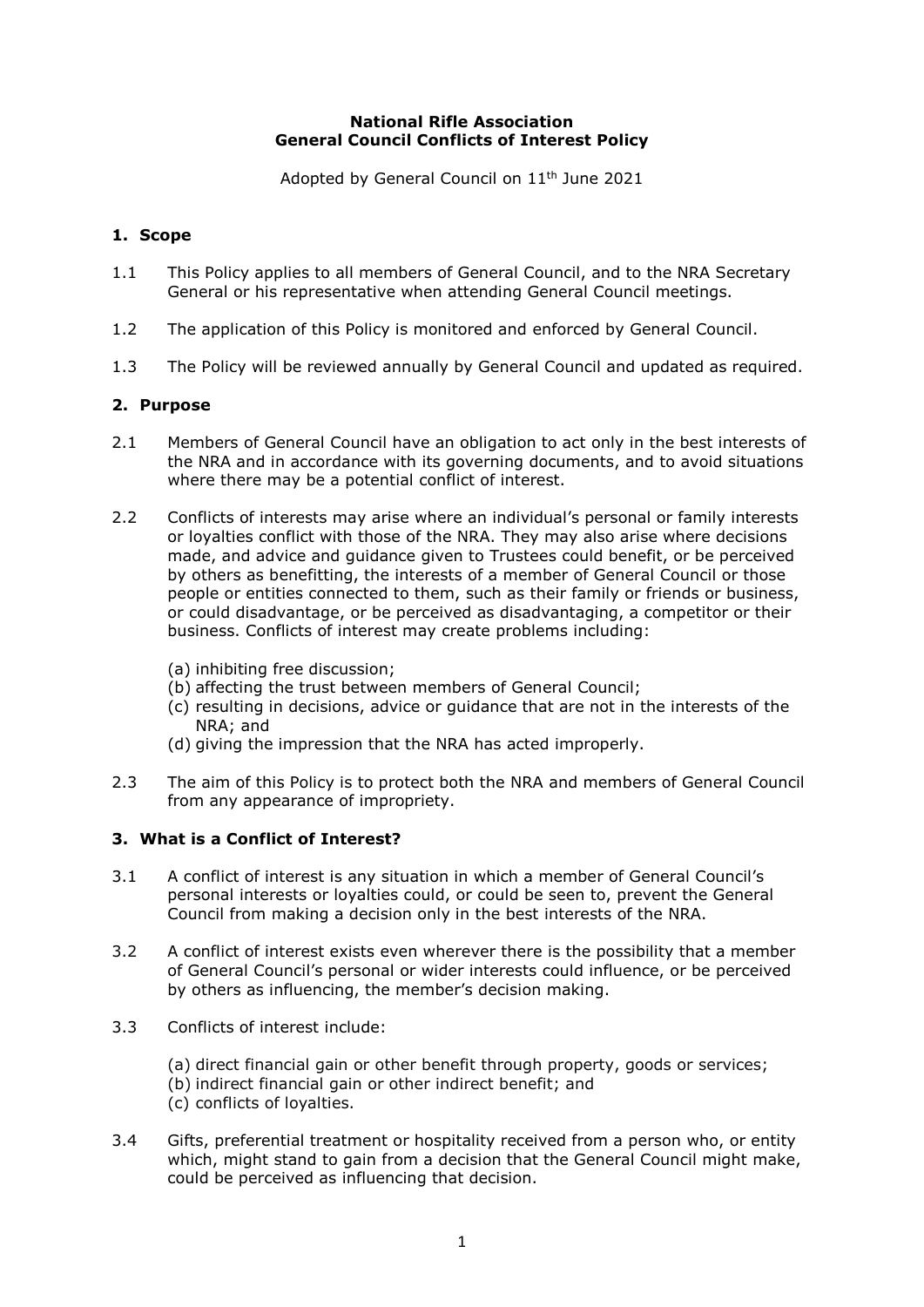3.5 Even the perception that there is a conflict of interest can be damaging. If the perception is not accurate because there is no conflict of interest, General Council should be able to respond appropriately to the situation by managing the risks to the NRA and being prepared to explain how they have made their decisions only in the best interests of the NRA.

## **4. Declarations of Interest**

- 4.1 Members of General Council have a personal responsibility to declare conflicts of interest in order to fulfil their duty to act only in the best interests of the NRA.
- 4.2 Members of General Council must complete each year a Register of Interests, which will be retained by the Secretary General, and must update the Register through the year if there are any material changes.
- 4.3 At the start of each meeting of General Council, all members shall review their Register of Interests declaration and report any changes. All members must also declare any conflict of interest in any of the items on the meeting agenda at the start of the meeting and whenever any topic is discussed in which they could be perceived as having an interest, in accordance with section 6.
- 4.4 If a member of General Council is not sure whether a matter needs to be declared, the member should err on the side of caution and declare it.

# **5. Data Protection**

The information provided under this Policy will be processed in accordance with data protection principles set out in the Data Protection Act 1998 and General Data Protection Regulations 2018. Data will be processed only to ensure that members of General Council act in the best interests of the NRA and discharge their duties in relation to conflicts of interest.

## 6. **Managing Conflicts of interest in decision making**

- 6.1 If a member of General Council has a perceived or real conflict of interest in relation to any matter being considered by General Council, that member should:
	- (a) declare the interest or potential interest at the earliest opportunity;
	- (b) withdraw from discussions relating to the conflict, unless invited by the Meeting to remain. Before withdrawing, they may nevertheless be asked to provide any information necessary to help make a decision in the best interests of the NRA;
	- (c) withdraw from decision making on the conflicted item, unless invited by the Meeting to participate.
- 6.2 If a member of General Council is aware of an undeclared conflict of interest affecting another member, they should notify the other members or the chair.
- 6.3 Decisions to allow a person to remain in the meeting, participate in discussions and in decision-making will be made by the remaining members of General Council having regard to all the circumstances.
- 6.4 All decisions under a conflict of interest will be recorded by the Secretary General and reported in the minutes of the meeting. The report will record:
	- (a) the nature and extent of the conflict;